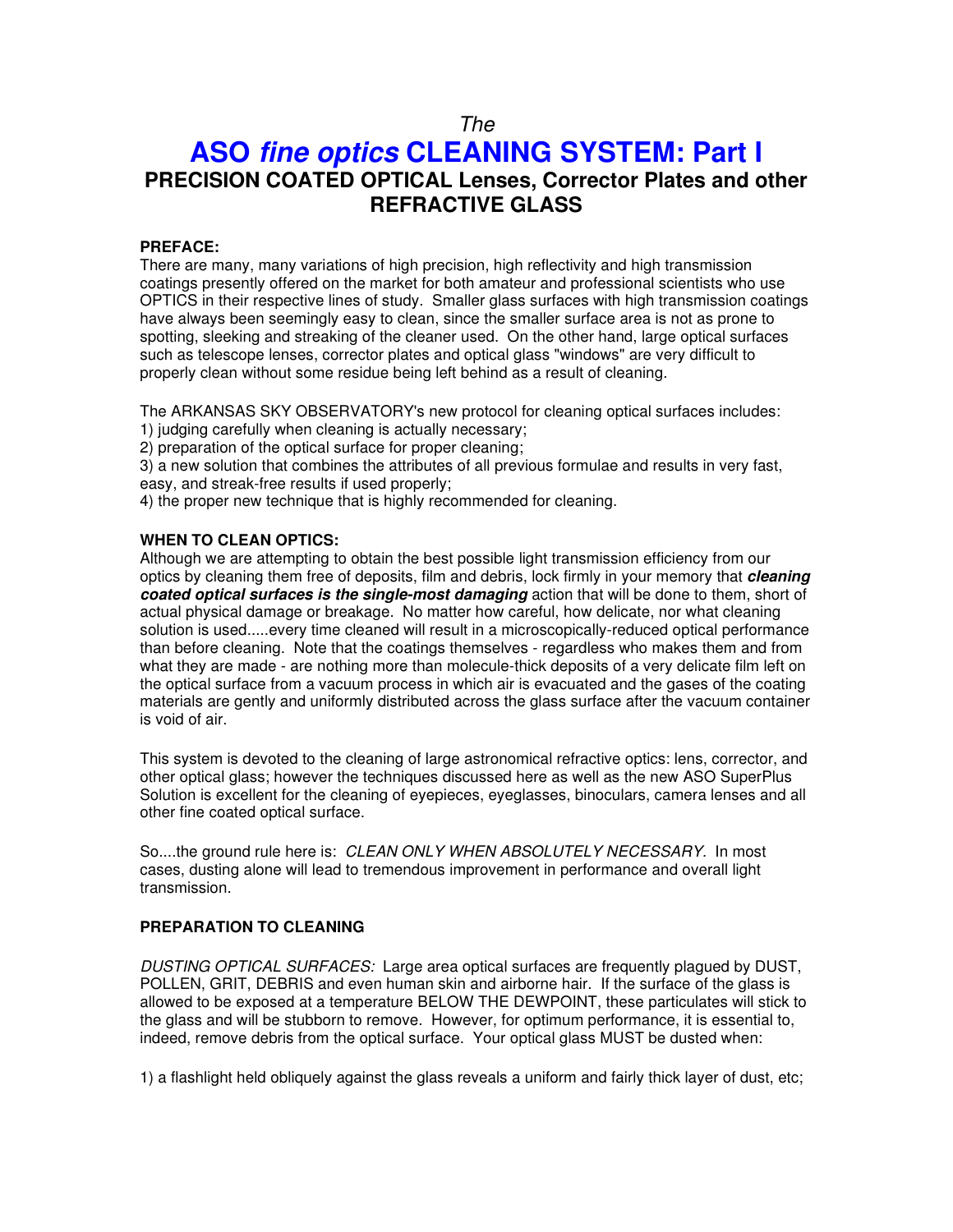2) when POLLEN is on the glass, as leaving pollen will result in "pollen sap" leaving a very difficult-to-remove stain on the surface;

3) ALWAYS prior to cleaning the glass with the solution and technique which follows.

## **Never clean optical glass without gently dusting first!**

You will find in 3 out of 5 cases that merely dusting off the glass is sufficient to greatly enhance your performance back to optimum and that further physical cleaning is NOT necessary after dust removal. There can be a lot of smudges, stains, flecks and streaks on the glass before it actually begins to degrade your optical performance for all but the most exacting (i.e., high resolution planetary imaging, CCD spectrography and photometry, etc.) demands put upon your telescope. İ

To dust, use a SQUARE-CUT (not a tip-cut) very soft brush that is about 2" (50mm) wide with tapered bristles. I have found several excellent such brushes at Lowe's and Home Depot and other stores where quality painting supplies are sold. Look for the very soft and flexible "touch up" and/or "delicate trim" brushes....most of these are short-handled and have the bristles as an angled radius cut. Make sure that the bristles are incredibly soft; I use the "cheek method" for testing softness: take the brush out of its package and push the tiny ends of the bristles hard against the cheek of your face....if they do not "prick" then they are fine for optical use. Another tip on selecting a brush is the number of bristles....the MORE bristles on brushes just described, usually the softer and better the quality.

I start dusting by dusting the METAL SURFACES that surround the optics, ridding them of all debris first; just whisk away. Then start at the top of your glass and gently swipe the surface IN ONE DIRECTION....do NOT move back-and-forth with the brush. Stroke in only one direction. Do NOT rub....merely "pull" the brush across the surface and apply no pressure; let the brush do the work for your. Any particles that do not come off with such brush will be removed in subsequent cleaning with liquid if necessary.

The object of your dusting is to essential "move" all the particles to the bottom of the surface you are working on...once there you can brush them off the area and actually assist their removal by blowing gently against the areas being brushed.

*USING COMPRESSED AIR:* DON'T. Period. Dusting is easy, although it may take a little more time, and it is more effective. I have found that compressed air is virtually worthless for attempting to gently remove embedded particles on a glass surface and the chances of the liquid propellants within the can being expelled in liquid droplets against the glass is quite great. Ì

## **The ASO SuperPlus Optical Cleaning Solution -** *how to mix it yourself!*

There is NOTHING magic about the new concoction developed over a period of about five weeks here at the Arkansas Sky Observatory. SuperPlus Solution is quite simple, and indeed, there are many familiar components that are being used that have been touted in cleaning solutions before. Nonetheless, after hundreds of elixirs and hours later, this combination - in exactly the proportions given below - results in near-perfect results every time! Ì,

In striving for the "perfect cleaner" the following criteria were evaluated:

1) Streaking - the solution was required to dry streak free with minimal "dry rubbing" which can damage optical surfaces;

2) Spotting - the solution must dry spot-free with minimal rubbing;

3) Safety - the solution was required in all respects to be totally impervious to the optical coatings and totally safe for all variations of them on the market;

4) Simplicity - it needed to be something that anyone could mix up when needed with over-thecounter inexpensive components;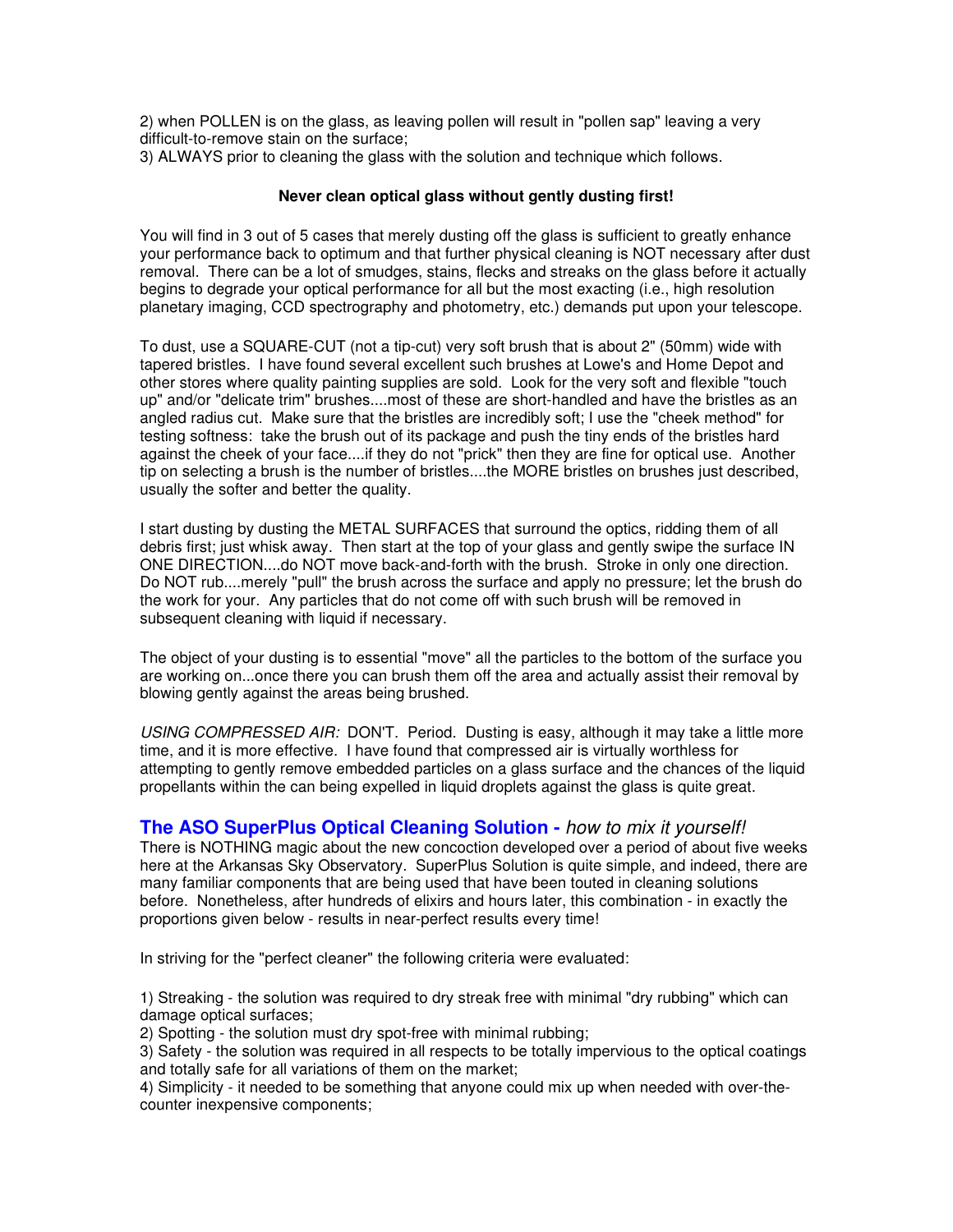5) Sure-fire - it must work every time the first time....the less rubbing the better.

Experiments on all types of optical glass surfaces were conducted with EVERY cleaner offered by all makers and groups; the following SuperPlus Solution was derived as the "best of all of them" since all had some attributes that were worthy, with some extreme cases omitted. Interestingly although some of the solutions that have been previously offered were deemed very hazardous to the quality of cleaning and even the surfaces themselves, some components used within those solutions did HAVE MERIT and have been incorporated! You will be surprised perhaps at the simplicity of this.

## *HERE IS WHAT YOU WILL NEED:*

Nearly all components should be available locally; suggested outlets for obtaining these are in parenthesis. İ

1) distilled water (supermarkets)

- 2) "pure" isopropyl alcohol (pharmacies, drug stores....may have to be ordered)
- 3) coffee filters
- 4) "regular" Windex, the blue kind (supermarket)

5) Kodak PhotoFlo solution (camera and photo houses only)

6) Synthetic Cotton Replacement Pads (some finer pharmacies, medical supply companies....ask your local M.D.!!)

7) two "atomizers" or simple squirt bottles for dispensing liquids (Wal Mart or similar)

8) box of KLEENEX [only!] pure white, no additives tissue (supermarket)

9) quart mixing jars, very clean and sterile (try your cabinets!) 10) sterile eye dropper (drug store).

## *NOTES ABOUT THE INGREDIENTS:*

What an how you combine these components, as well as HOW you use them will make or break your success in streak-free and perfect cleaning; please make note of the following: Í

*Pure Isopropyl Alcohol -* NEVER use "regular" isopropyl alcohol. Isopropyl is what you commonly see in stores as "Rubbing Alcohol." However, most on-the-shelf varieties is about 70% or less pure....the remaining 30% is impurities which WILL result in streaking and deposits on your glass. USE ONLY **91%** OR HIGHER proof isopropyl....this is found on the same shelf typically, in very large and well-stocked pharmacies. If not, simply ask your pharmacist to order some! Expect to pay about double the price of the "store brand."

*Windex -* Many cleaning formulae suggest Windex, indeed from one of the largest optical houses in the world. However, there has always been "something wrong" with Windex in that it leaves a ghostly film on optics. After much experimentation, I have found that it is the heavy impurities that are SUSPENDED in the solution that are responsible for the fog....you CAN get them out as you will see. NOTE that ONLY the blue Windex should be used. NEVER use any cleaner with vinegar on your optics.

*Kodak Photo-Flo -* If you have never used this before NOTE!!! This is extremely concentrated stuff and a tiny, tiny bit goes a very long way! We are talking DROPPER amounts here....NOT ounces. DO NOT USE MORE THAN RECOMMENDED....your results will be horrible.

*Kleenex - ONLY USE* pure white Kleenex, no other brands at all. Do not select Kleenex with "ultra softeners" or with scented oils. Only plain and simple pure white.

*HERE IS HOW TO MIX ALL THIS STUFF:* You are making TWO solutions: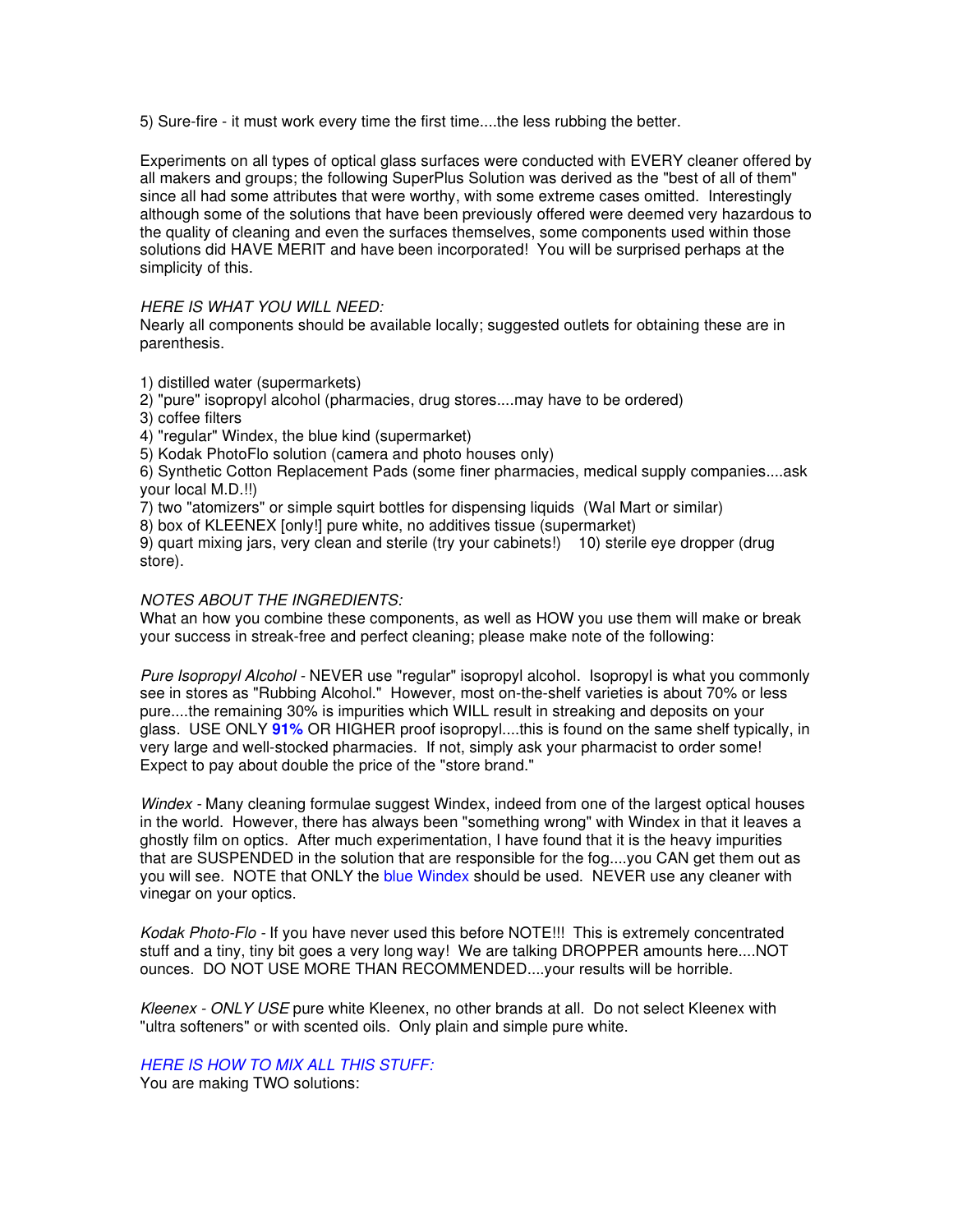1) Solution 1 - Cleaning Solution: This is the active part of the cleaning and should be mixed very precisely in the quantities provided.

2) Solution 2 - Rinse Solution: This is ABSOLUTELY necessary for most cleaning session; however, you MAY find that you do NOT NEED the final solution if your optics dry streak-free (which likely they will!). Ì

## *SOLUTION ONE: Cleaning Solution.*

You are going to have much more solution of each component than need for one quart of final SuperPlus Cleaning Solution. Keep all left-over unused and unmixed components well sealed and marked for future use.

Step 1: FILTER THE WINDEX VIA THE COFFEE FILTER into a thoroughly washed and dried container; go ahead and filter the entire bottle as this is much simpler and more effective than attempting to filter one ounce.

Step 2: FILTER THE DISTILLED WATER using a second clean coffee filter into another jar. Yes, I know that distilled water is supposedly inclusion free, but trust me on this one.

Step 3: MIX...... In another quart jar, add the following (do NOT substitute nor change amounts!) a) the filtered and purified WINDEX - 1 ounce

b) ALCOHOL - 1.5 ounce

 c) PHOTO-FLO - two drops...that's RIGHT, I said "two drops"....any more and you will be sorry. And I mean SMALL drops!! (about 1/16th ounce is pushing the limit)

Step 4: MIX together gently but do NOT shake.

Step 5: ADD 12 OUNCES OF Distilled water. I chose to mix my solution in empty quart plastic alcohol bottles; if doing so, merely fill the bottle to within 1" of the top.

Step 6: Pour liquid into your MARKED squirt bottle for use.

### *SOLUTION TWO: Rinse Solution.*

In 12 ounces of filtered distilled water add TWO drops (only!!) of Photo-Flo solution. No more no less. Transfer liquid into SECOND MARKED squirt bottle.

You are now ready to CLEAN your optics.

### **The ASO SuperPlus Cleaning Technique -** *You CAN do it right! The FIRST time!*

*\*\*tip #1\*\**

CLEAN OPTICS ONLY IN THE DAYTIME WITH THE OPTICAL SURFACE "LOOKING" OUT OF A WINDOW OR TOWARD A BRIGHT OPEN SKY

### **\*\****tip #2\*\**

NEVER....NEVER...ATTEMPT TO SURFACE CLEAN LARGE OPTICS WHEN THE HUMIDITY IS ABOVE **65%** !! Streaking will result. If you attempt to clean your optics when the humidity is high, you will be very disappointed in the results.

## *\*\*tip #3\*\**

PLAN TO USE AT LEAST *ONE TISSUE PER INCH APERTURE BEING CLEANED*....ALWAYS keep a dry tissue to the surface for best results!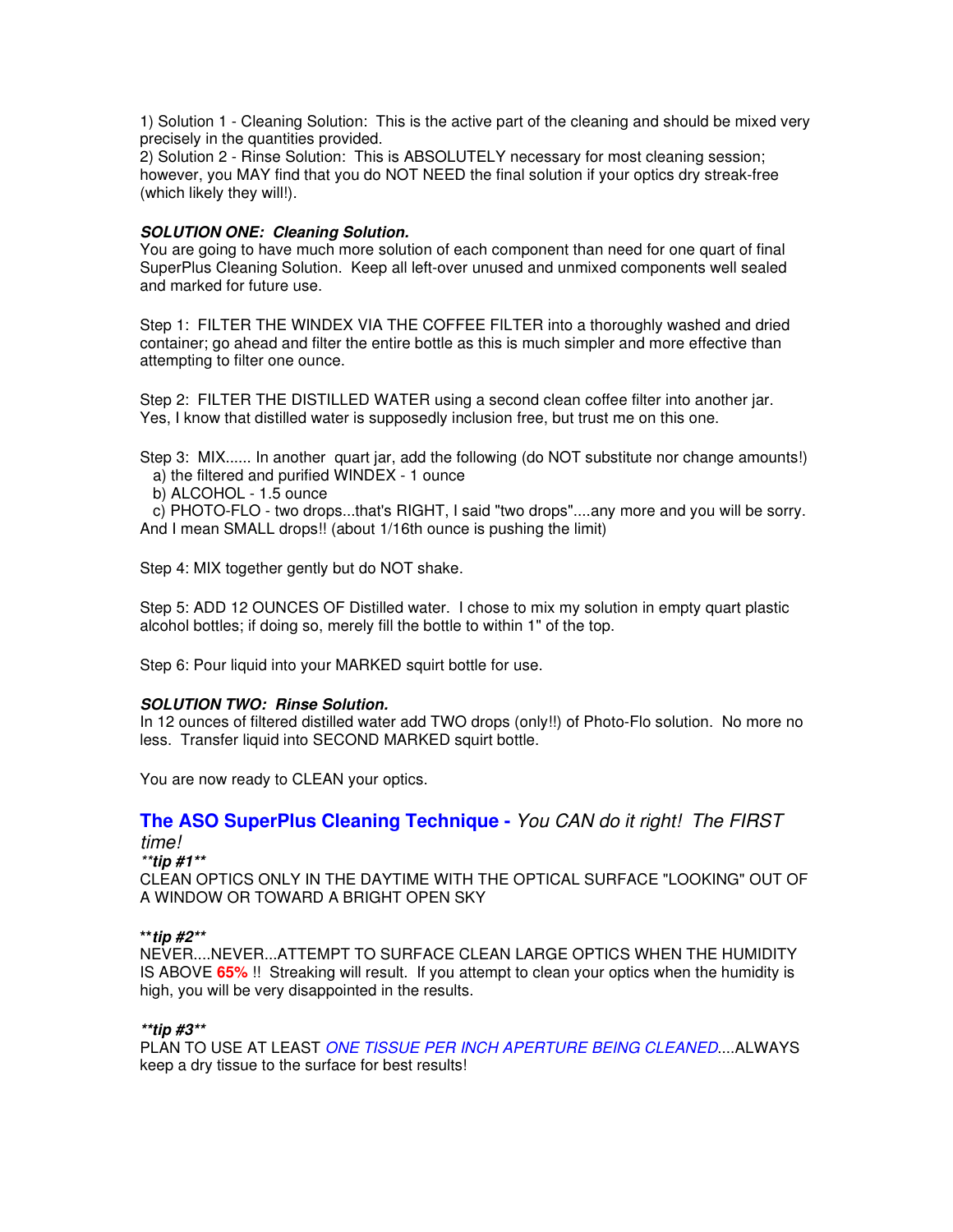There is no solution that will result in satisfactory cleaning if your technique is NOT good when cleaning. Unfortunately with cleaning large glass surfaces, you must normally move quickly, but gently in order to obtain a streak-free and spot-free result. If you follow this technique, you can move a bit more slowly and deliberately AND achieve the same results.

## \*\* MAKE SURE YOU HAVE DUSTED OFF THE PARTICLES FROM THE GLASS PRIOR TO FURTHER CLEANING! (see above) \*\*

STEP ONE - Turn your telescope so that you are FACING the corrector plate or lens head-on; you are NOT going to use so much liquid that you need to be worried about cleaning solution getting away from you and down inside the retaining rings of the optics. Make yourself comfortable....you may be here a while! I prefer placing the telescope if possible in a position where I can sit down to clean. You must have a small table or area within reach where you will have your Synthetic Cotton Replacement Pads, solutions and Kleenex waiting.

STEP TWO - Imagine your corrector plate or lens in QUADRANTS or quarters, like large sections of pie. You are going to begin at the TOP left and work your way down to the BOTTOM left piece of pie.

STEP THREE - Gently shake the container (Solution ONE - Cleaner) for just a brief moment and spray a generous amount of liquid onto the Synthetic Cotton Replacement Pad, NOT the glass surface. You want the Synthetic Cotton Replacement Pad WET, but not dripping; make sure you hold the pad only on ONE side and do not TURN to use the side where your fingers have been.

STEP FOUR - Begin in your upper left "quadrant" and gently daub (do NOT rub) this section until you have generously smeared the cleaning solution across the surface of ONLY that area. Never "push" the Synthetic Cotton Replacement Pad, only pull. Do NOT rub. The idea here is to ONLY move the liquid across the surface to break the adhesion of film and dirt deposits against the glass. *MOVE QUICKLY TO STEP 5.....* Ì

STEP FIVE - Before the liquid begins to collect into large areas and before any drying takes place, immediately begin wiping the quadrant just soaked with KLEENEX tissue to dry it....to do this, you want to gently PULL the Kleenex across the surface in ONE DIRECTION ONLY...do NOT go back and forth as this will streak and will tear the tissue into endless amounts of clumps that will have to be removed from the surface. You will see the liquid rapidly drying behind you. Follow each swipe IMMEDIATELY with a DRY Kleenex tissue. [reminder: *keep changing to a dry tissue constantly!!]*

STEP SIX - When entire quadrant is reasonably dry, buff gently with a totally dry Kleenex; repeat a second time with another Kleenex while gently "puffing" a bit of your breath against the corrector plate or lens to expose possible areas of streaking. [reminder: *keep changing to a dry tissue constantly!!]* Ī

STEP SEVEN - Repeat same procedure on remaining three quadrants with a bit of overlap on each.

[reminder: *keep changing to a dry tissue constantly!!]* Ī

Ī

STEP EIGHT - Check each point where areas overlapped during cleaning and "touch up" using a fresh Synthetic Cotton Replacement Pad sprayed with a VERY SMALL amount of cleaner....you want this swab nearly dry, but just enough moisture to touch up defects in cleaning.

STEP NINE - Using your breath as a guide, gently "puff' against the glass while using a Synthetic Cotton Replacement Pad to buff the final cleaned surface to a high luster with not streaking!